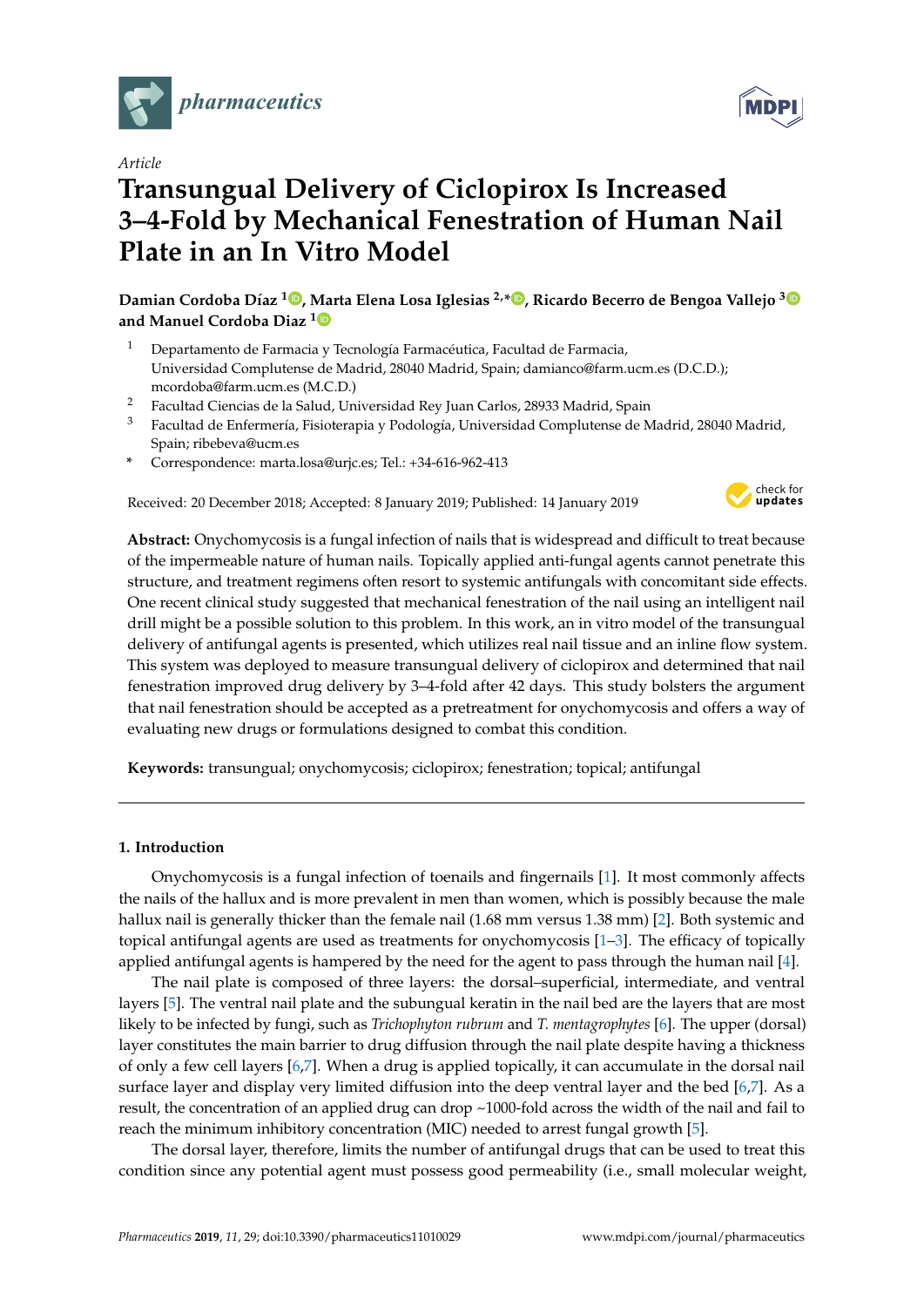hydrophilicity, and low keratin affinity) and must also be soluble in a suitable carrier formulation so that it can be carried across the dorsal surface into the ventral layers [\[4\]](#page-7-3).

One possible solution to this problem was recently presented. This involves mechanical perforation or fenestration of the nail using an intelligent nail drill that is able to penetrate the nail plate without damaging the delicate nail bed beneath [\[8\]](#page-7-7). One study used this technique to treat three cases of onychomycosis using topically applied antifungal agents [\[8\]](#page-7-7).

Despite the promise shown by mechanical fenestration as a clinical tool, there is currently no model system described that quantitatively measures transungual delivery of topically applied antifungal agents in fenestrated nails. This study aimed to develop such a model system and use it to measure the delivery of ciclopirox to the nail bed and ventral layers using an in vitro finite dose model.

The results described in this present study should help evaluate the effect of mechanical fenestration on the permeability of topical formulations and determine the best agents to treat onychomycosis prior to the start of clinical trials.

## **2. Materials and Methods**

Approval for this study was provided by the Research Committee of the Hospital Clínico San Carlos de Madrid (18/448-E).

Twelve healthy human hallux toenails were collected from six adult human cadavers of Caucasian descent that were supplied by the Anatomy Laboratory at the Complutense University of Madrid—Spain) as previously described in a similar study [\[9\]](#page-7-8). All cadavers were male in order to minimize the variation in nail thickness, since this trait is known to show gender-specific variation [\[2\]](#page-7-1). All hallux nails were of similar shape and morphology. Any malformed hallux nails were rejected because distortions in structure or shape might have presented an uncontrolled source of variation. Diseased nails were also discarded for the same reasons. Twelve nails were chosen, as this is the minimum number of subjects required by the Committee for Medicinal Products for Human Use (CHMP) guidelines for bioequivalence studies [\[10\]](#page-7-9).

## *2.1. Mechanical Fenestration of Nails*

After being surgically removed from cadavers, all hallux nails were gently washed with normal saline to remove any contamination. They were then rehydrated by being placed on a cloth with sterile saline solution (0.9%) for 3 h to flatten the nail.

Following this, each hallux hail was treated with a sterile punching device  $(0.9 \text{ cm in diameter})$ ; Medical Train, Madrid, Spain) to obtain two identical 0.9-cm-diameter nail discs derived from each nail. One disc from each nail was added to the "perforated" group and one to the "unperforated" group to minimize variability (Figure [1\)](#page-2-0). The thickness of each hallux nail disc was measured using a digital caliper with a resolution of 0.01 mm and an accuracy of  $\pm$ 0.04 mm (Calibre Digital DCP 500; PCE Iberica S.L., Tobarra, Albacete, Spain).

After this, the 12 nail discs in the "perforated" group were each drilled with 16 holes (Figure [2\)](#page-2-1) using the Clearanail® device (Medical Device Treatment Ltd., Brighton, UK; [www.clearanail.com\)](www.clearanail.com), whilst the unperforated group nails were left intact. The Clearanail<sup>®</sup> device is a nail drill consisting of a motor unit and handle fitted with a single-use 0.4-mm carbide micro cutter. This nail drill is capable of quickly making holes in human nails, but automatically stops once it is through the nail plate to ensure that it does not damage the underlying soft tissue of the nail bed. Holes were drilled only at the start of the study.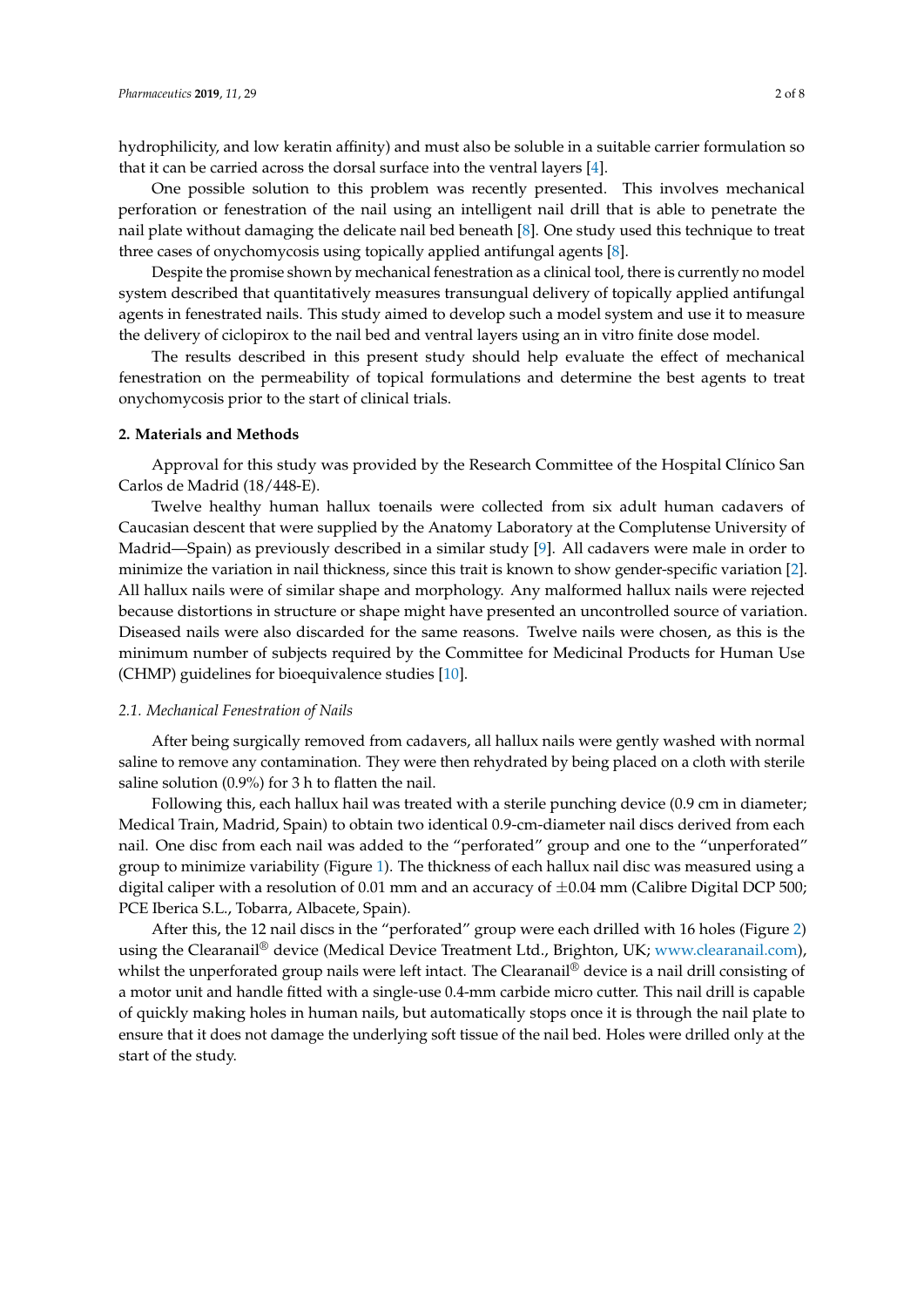<span id="page-2-0"></span>

Figure 1. Each hallux nail was punched to obtain two identical discs with a diameter of 0.9 cm. One disc from each nail was then perforated (see below) and one left unperforated.

<span id="page-2-1"></span>

Figure 2. The 12 nail discs of the "perforated nail" toenail group were each drilled with 16 holes using<br>with the Clearanail® device. with the *Clearanail®* device. with the *Clearanail®* device.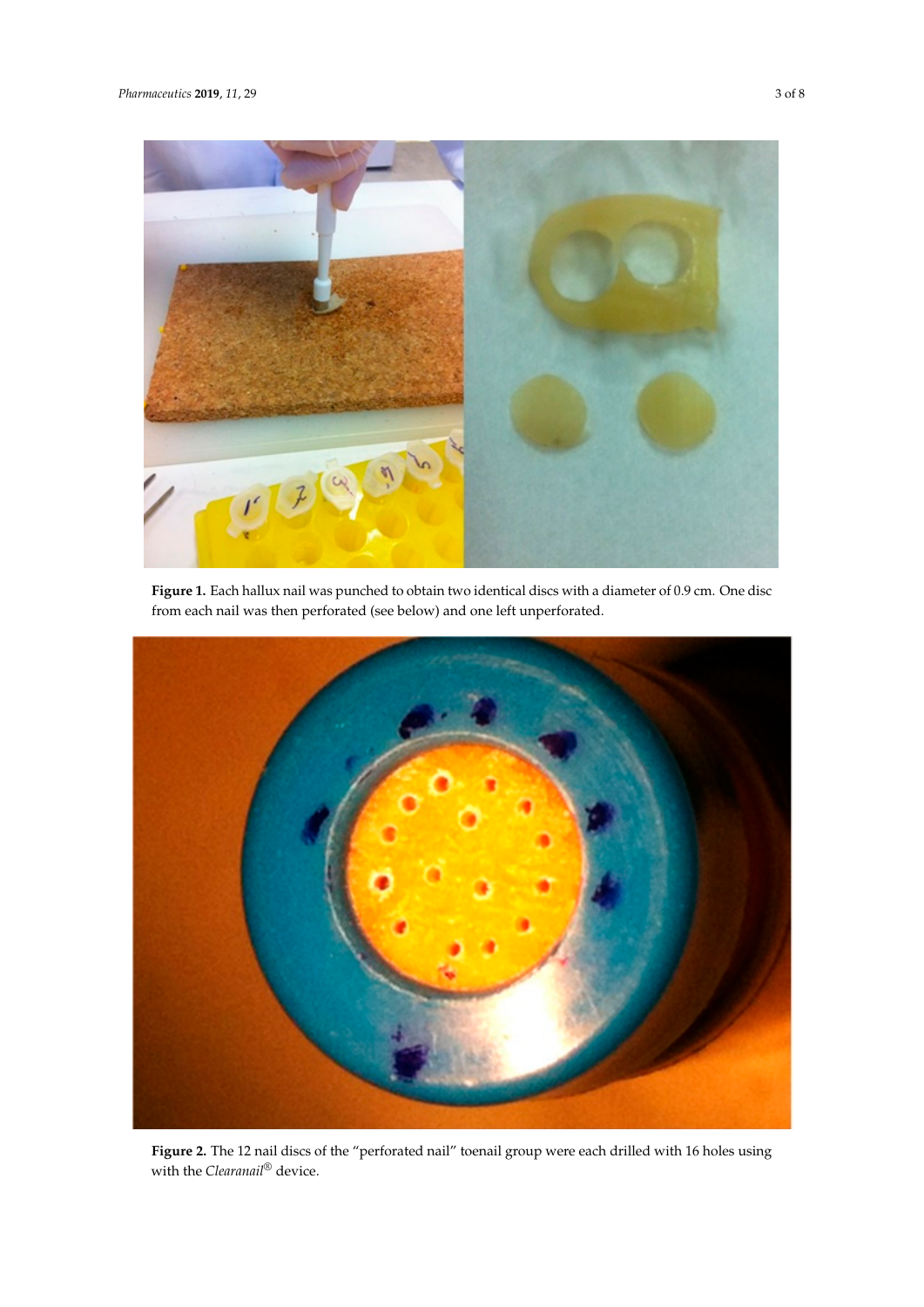Ciclopirox at a concentration of 8% (*w*/*v*) in commercial nail lacquer was applied to all nail discs to examine penetration rate and transungual delivery. Aliquots of 100  $\mu$ L of the formulation were applied to human toenails every seven days until day 42 when the study ended. Samples were collected from each cell receptor chamber and replaced with a new one before another new drug was applied. This was repeated each time for analysis.

# *2.3. Analytical Method*

An in-line diffusion cell (PermeGear, Inc., Hellertown, PA, USA) was used to hold each nail. Nail discs pre-cut to have a diameter of ~0.9 cm were mounted onto the specimen ledge inside the donor chamber of the in-line cell, with the dorsal surface facing the open air. The ventral (inner) surface of the nail was placed face down and rested on the wet cotton pad. To approximate physiological conditions, the cotton pad was wetted with ~0.3 mL of a 6% (*v*/*v*) solution polyethylene glycol (PEG) in a phosphate-buffered saline solution (0.01 M, pH 7.4) before being placed in the receiving chamber to serve as a nail bed and provide moisture for the nail plate. At the defined times, the cotton pad was removed and replaced with a new one in the chamber. Diffusion cells were placed in a water bath (Forma Scientific 2564 CH/P Digital Heated Shaker Water, Marietta, OH, USA) and were set to maintain the temperature at 37  $\degree$ C and relative humidity at ~55%. Surface washing occurred in the morning at a time that was 10 min prior to next dosing. The nail was washed with cotton tips in the following cycle. A tip was wetted with 0.9% sterile saline solution before this was repeated with distilled water. Washing samples from each cycle of each nail were pooled and collected by breaking off the cotton tip into a glass scintillation vial. Aliquots of 3.0 mL of organic solvent mixture were then added.

### *2.4. Ciclopirox Quantification*

The amount of ciclopirox (CPX) in the samples was quantified by high-performance liquid chromatography (HPLC) using previously validated methods [\[11](#page-7-10)[–13\]](#page-7-11). Two-milliliter HPLC clear glass vials with screw thread closure were used for our study, which had a standard 4.6-mm opening and provided a diffusional area of 0.1662  $\text{cm}^2$ . Glass vials were completely filled with the receptor medium (phosphate-buffered saline solution; pH 7.4). The ventral (inner) surface of the nail disc was placed face down and rested on the liquid surface. Special care was taken to assure that no air bubbles were present between the liquid and the inner nail surface. The nail discs were clamped onto the liquid using the screw thread closure of the vial.

Once assembled, the glass vials with the nail discs were placed inside a water bath connected to a Haake-DC10<sup>®</sup> circulating bath (Gebruder Haake, Karlsruhe, Germany) to ensure that the system was maintained at a specific working temperature of 37 ◦C and the surface of the nail plate at a temperature of  $32^{\circ}$ C.

A total of 100  $\mu$ L of CPX lacquer was applied onto the surface of the nail disc. All diffusion experiments were conducted using 12 nail discs. For each glass, 1 mL of the receptor medium was taken every seven days and 1 mL of tempered fresh medium was added to maintain the volume of the receptor chamber. Surface washing was performed onto each disc once the sample was collected. This was achieved using cotton tips wetted with sterile saline solution (washing twice) and a new treatment of 100 µL of CPX lacquer was applied.

A PermeGear ® ILC-07 automated cell diffusion system (PermeGear, Riegelsville, PA, USA) was used to incorporate seven in-line flow-through diffusion cells made of Kel-F, in which the donor and receptor chambers and toenails taken from the foot were clamped by threaded rods with adjustable locking nuts (Figure [3\)](#page-4-0). Each nail disc was placed over a support containing an orifice with a diameter of 0.45 cm, which created a diffusion area of 0.159 cm<sup>2</sup>. The receptor compartment was equipped with a glass viewing window that could be disabled with a locknut.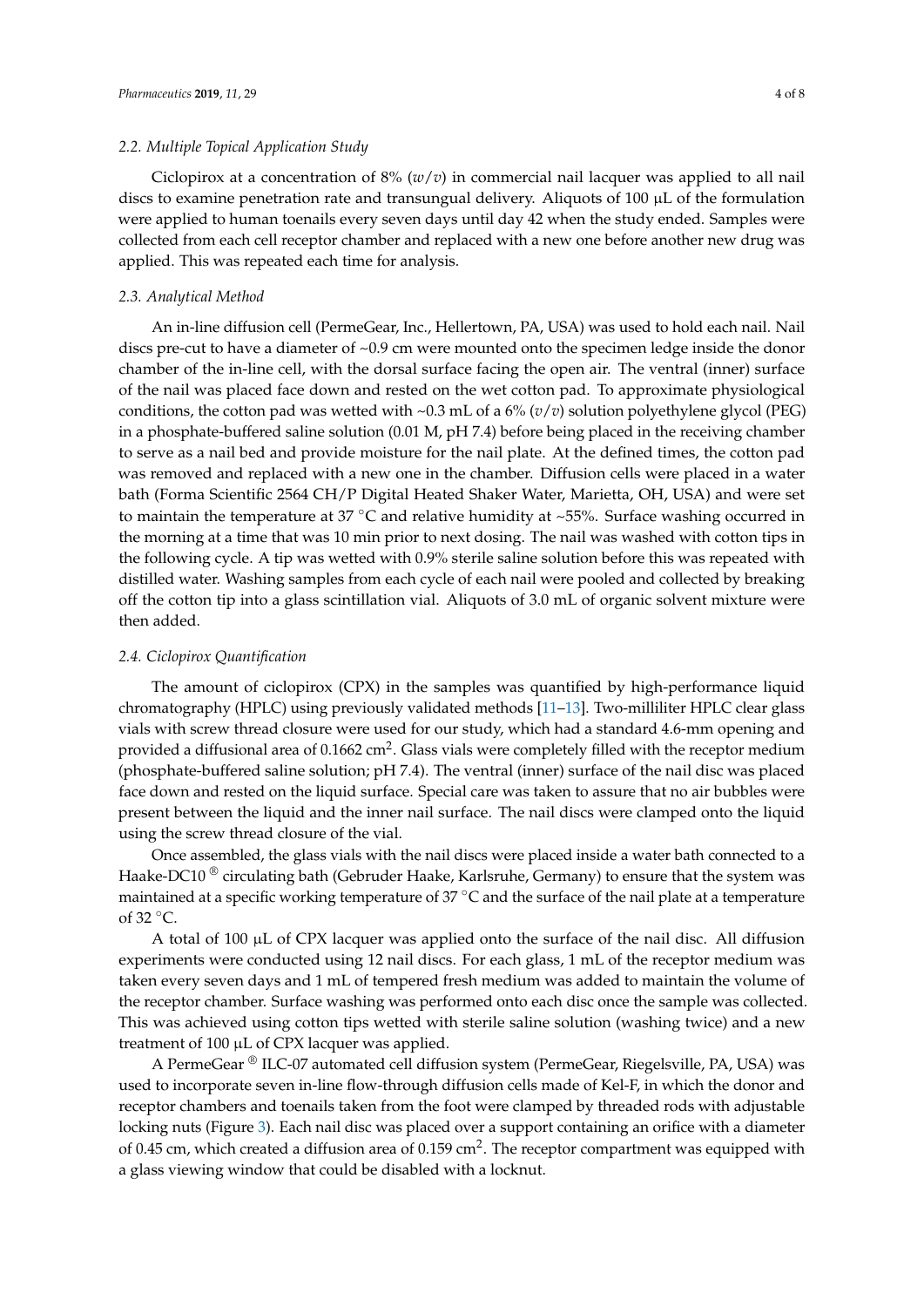<span id="page-4-0"></span>

**Figure 3.** Schematic diagram of a flow-through diffusion cell: D, donor compartment; R, receptor **Figure 3.** Schematic diagram of a flow-through diffusion cell: D, donor compartment; R, receptor compartment; N, nail; C, clamping system for the donor chamber; Frec, flow of receptor fluid. compartment; N, nail; C, clamping system for the donor chamber; Frec, flow of receptor fluid.

The cells were connected to a 16-channel peristaltic pump Ismatec ® IPC-16 (Ismatec, Zurich, Switzerland) and the receptor fluid was pumped continuously through each cell before being collected Switzerland) and the receptor fluid was pumped continuously through each cell before being in the receptor tubes/vials of an Isco® Retriever IV fraction collector (Isco, Lincoln, NE, USA). collected in the receptor tubes/vials of an Isco® Retriever IV fraction collector (Isco, Lincoln, NE, USA). An Indexing Controller (PermeGear, Hellertown, PA, USA) was used to independently program An Indexing Controller (PermetGear, Hellertown, Party David to Independently program the duration of each shuttle in the retriever so that 19 samples could be collected simultaneously from the state of the retriever so that 19 samples could be collected simultaneously from each cell. each cell. The cells were connected to a 16-channel peristaltic pump Ismatec ® IPC-16 (Ismatec, Zurich,

#### *2.5. Statistical Analysis 2.5. Statistical Analysis*

were not normally distributed according to the Shapiro–Wilk test ( $p < 0.05$ ); thus, we reported our results in terms of medians with the respective interquartile ranges. The means and standard deviations for the primary outcomes were computed. These variables

The thickness of the nail disc followed a normal distribution and, thus, both means and standard deviations were reported with a confidence interval of 95%. A parametric (independent Student's *t*-test) test was used to detect differences in nail thickness between the two groups of unperforated and  $t_{\text{e}}$  test was used to detect differences in nail the two groups of unperformed to analyze  $t_{\text{e}}$ perforated toenails.

Repeated measures ANOVA was performed, followed by a Kruskal–Wallis test to determine the significance of any observed differences in the quantities of antifungal agent that passed through the  $\overline{\text{a}}$  and discs in the unperforated versus perforated groups.

For all the cases herein, a *p*-value <0.05 with a 95% confidence interval (CI) was considered to be statistically significant. Data analysis was conducted using SPSS software, version 19.0 (SPSS Inc.,  $s_{\text{Ric200}}$  if  $\overline{1}$  is an analysis was conducted using SPSS software, version 19.0 (SPSS Inc.,  $\overline{1}$  inc.,  $\overline{1}$  inc.,  $\overline{1}$  inc.,  $\overline{1}$  inc.,  $\overline{1}$  inc.,  $\overline{1}$  inc.,  $\overline{1}$  inc.,  $\overline{1}$  inc.,  $\cup$ ,  $\cup$ ,  $\cup$ ,  $\cup$ Chicago, IL, USA).

# **3. Results**

**3. Results**  any significant statistical differences ( $p = 0.939$ ). The unperforated discs had an average thickness of  $0.99 \pm 0.05$  (95% CIs = 0.96–1.02) while the perforated discs had an average thickness of  $0.99 \pm 0.05$ (95% CIs = 0.96–1.04) mm. The normal distribution of the studied variables is shown in Table 1. The thicknesses of the 12 unperforated and perforated nail discs used in the study did not show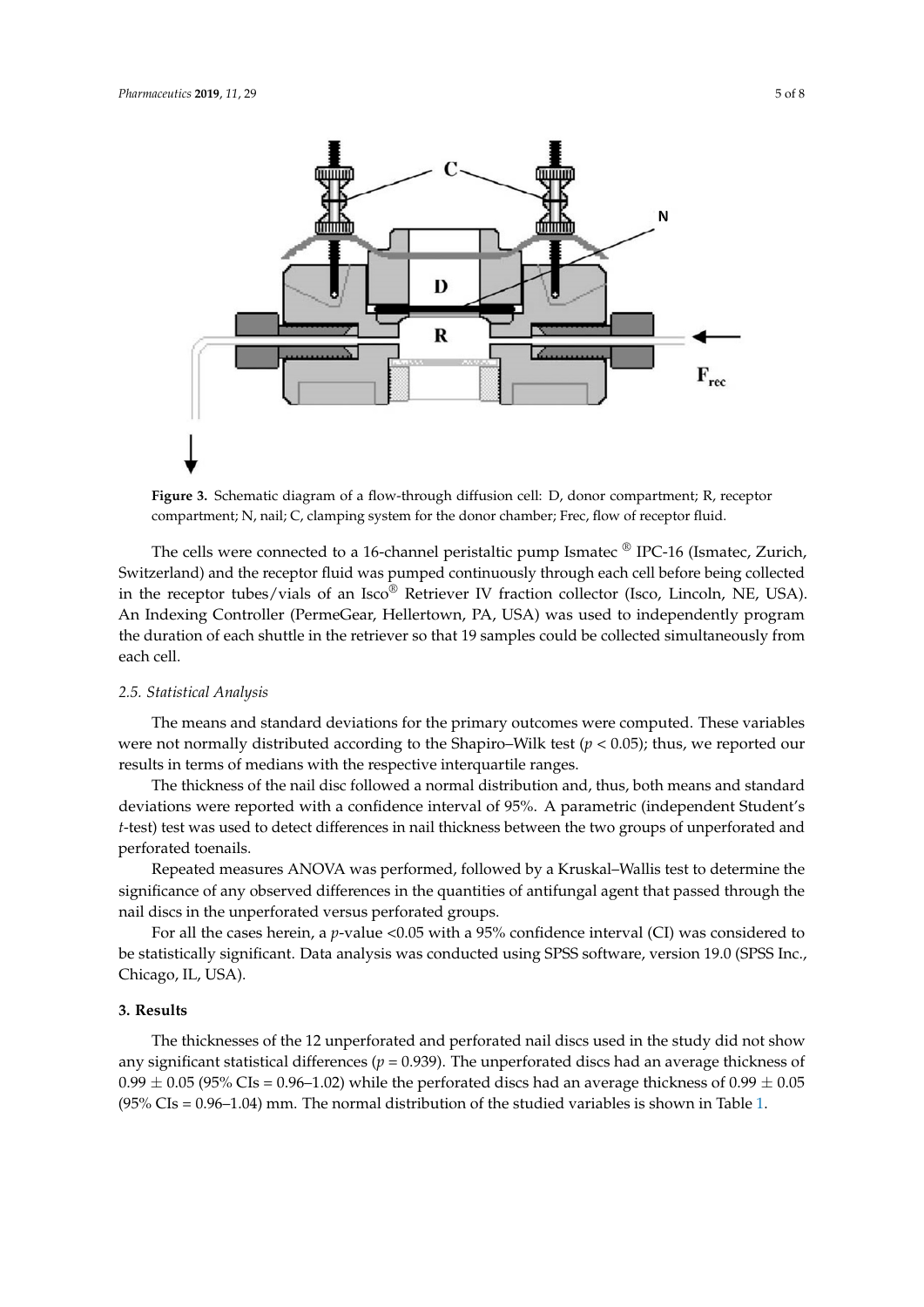<span id="page-5-0"></span>

| <b>Variables</b>       | Unperforated Toenail $(n = 12)$ | Perforated Toenail $(n = 12)$<br>Mean $\pm$ SD (95% CIs) |  |
|------------------------|---------------------------------|----------------------------------------------------------|--|
| Nail thickness         | 0.286                           | 0.228                                                    |  |
| 7 days                 | < 0.001                         | 0.349                                                    |  |
| 14 days                | < 0.001                         | 0.291                                                    |  |
| 21 days                | < 0.001                         | 0.146                                                    |  |
| 28 days                | 0.001                           | 0.087                                                    |  |
| 35 days                | 0.008                           | 0.085                                                    |  |
| 42 days                | 0.010                           | 0.060                                                    |  |
| Total amount recovered | 0.002                           | 0.081                                                    |  |
|                        |                                 |                                                          |  |

**Table 1.** Normality distribution of the data. CI—confidence interval.

Shapiro–Wilk test;  $p < 0.05$  (with a 95% confidence interval) was considered to be statistically significant.

The penetration of 8% ciclopirox was determined every seven days until day 42 in all perforated and unperforated nail discs. There was a linear increase of ciclopirox recovered in all samples (see Table [2\)](#page-5-1), but penetration was significantly higher in perforated nail discs at each time point. The total transungual ciclopirox recoveries were 2067.85  $\pm$  1216.34 µg (95% CIs = 851.51–2756.05) and 540.32  $\pm$  590.21  $\mu$ g (95% CIs = 206.38–874.26)  $\mu$ L ( $p < 0.008$ ) for the perforated and unperforated nail disc groups, respectively.

<span id="page-5-1"></span>**Table 2.** Total transungual ciclopirox (µg) recovered in unperforated and perforated nail discs at various time points after the beginning of the experiment.

| Day          | Unperforated Toenails $(n = 12)$<br>Mean $\pm$ SD (95% CIs) |                                 | Perforated Toenails $(n = 12)$<br>Mean $\pm$ SD (95% CIs) |                                 | <i>p</i> -Value |
|--------------|-------------------------------------------------------------|---------------------------------|-----------------------------------------------------------|---------------------------------|-----------------|
|              | Mean $+$ SD<br>$(95\% \text{ Cls})$                         | Median<br>(interquartile range) | Mean $+$ SD<br>$(95\% \text{ Cls})$                       | Median<br>(interquartile range) |                 |
| 7            | $24.70 \pm 43.35$<br>$(0.17 - 49.22)$                       | 0.67(52.81)                     | $105.05 \pm 87.24$<br>$(17.81 - 154.41)$                  | 108.86 (172.59)                 | 0.004           |
| 14           | $43.38 \pm 73.93$<br>$(1.55 - 85.21)$                       | 2.15(98.46)                     | $208.37 \pm 152.43$<br>$(55.94 - 294.62)$                 | 167.62 (264.69)                 | 0.002           |
| 21           | $57.04 + 92.94$<br>$(4.45 - 109.63)$                        | 8.34 (136.59)                   | $289.26 + 204.01$<br>$(85.25 - 404.69)$                   | 236.71 (406.17)                 | 0.001           |
| 28           | $76.35 \pm 107.96$<br>$(15.26 - 137.43)$                    | 20.46 (147.05)                  | $388.34 \pm 225.31$<br>$(163.02 - 515.82)$                | 341.96 (446.75)                 | 0.001           |
| 35           | $139.18 \pm 140.57$<br>$(59.65 - 218.72)$                   | 75.77 (209.19)                  | $483.78 \pm 249.76$<br>$(234.02 - 623.10)$                | 453.08 (503.12)                 | 0.001           |
| 42           | $199.65 \pm 148.65$<br>$(115.54 - 283.75)$                  | 126.73 (227.99)                 | $593.02 \pm 335.21$<br>$(257.80 - 782.68)$                | 460.85 (635.67)                 | 0.001           |
| Total amount | $540.32 \pm 590.21$<br>$(206.38 - 874.26)$                  | 223.34 (870.04)                 | $2067.85 \pm 1216.34$<br>$(851.51 - 2756.05)$             | 1848.18 (2427.01)               | 0.001           |

A Kruskal–Walis test was performed (*p* < 0.05) and these data were considered to be statistically significant at the 95% confidence interval.

## **4. Discussion**

The focus of this study was to evaluate the effectiveness of nail fenestration in promoting penetration of antifungal agents through the nail, while not having an impact on the efficacy of the drug. Ciclopirox was chosen because the posology of this agent requires a weekly application of the agent.

In the present study, we determined that the amount of ciclopirox in the transungual region increased linearly with time in both groups of nail discs, but was significantly (~3–4-fold) higher in perforated toenails after 42 days of treatment.

Normally, when a drug is applied topically to human nails, compounds may accumulate in the dorsal nail surface layer and this impedes its penetration to the deep ventral layer and the bed [\[3](#page-7-2)[,5](#page-7-4)[,14\]](#page-7-12).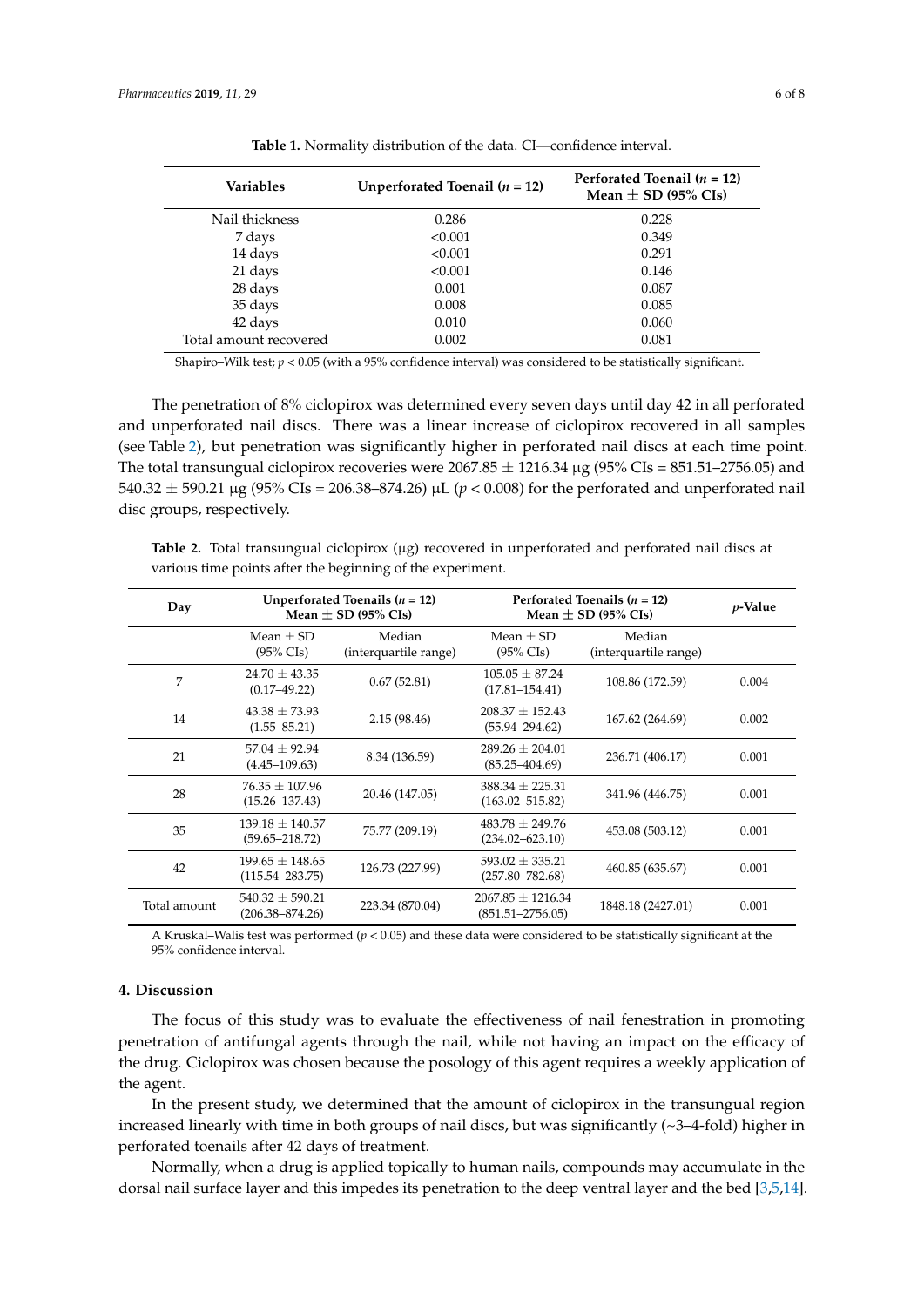By introducing holes into the overlying plate, an antifungal solution can readily reach the point of infection directly with little or no reduction in its effectiveness. This may account for the rapidity in the action of antifungals in the previous reports [\[8\]](#page-7-7).

To our knowledge, this study represents a novel quantitative in vitro model designed to investigate the efficacy of transungual drug penetration using a novel mechanical modality to perforate the nail.

The concept of rendering the nail more permeable to topical agents is not a new one. Many physical and chemical treatments [\[15,](#page-7-13)[16\]](#page-7-14) underwent testing to determine their ability to increase nail permeability and drug penetration, including physical methods (iontophoresis, etching, lasers, ultraviolet (UV) light, and phonophoresis), chemical methods (mercaptans thiols, keratolytic agents, and organic solvents), mechanical methods (nail abrasion and nail avulsion), enhanced drug delivery (electro-chemotherapy), and mesoscissioning technology [\[15\]](#page-7-13).

However, most of these treatments are laborious, require extensive training, or are expensive. Furthermore, many need specialist equipment, limiting their use in treatment practice. Nail drilling would be much easier to deploy.

The technology employed in the Clearanail<sup>®</sup> and similar devices permits safe nail-plate drilling. The system detects the difference in the nail plate and nail bed by monitoring the power required to rotate the drill bit. As nail keratin is harder than the underlying epidermis, more power is required by the drill when penetrating the harder layers. As soon as softer underlying structures are reached, the power demand of the cutter diminishes, triggering the cessation of drilling. Holes within the nail plate remain present for the duration of treatment before eventually growing out as nail growth advances. Thus, nail fenestration using intelligent nail-drilling devices appears to be a promising avenue for future treatment regimens designed to combat onychomycosis.

Certain diseases, such as onychomycosis, can produce hyperkeratosis or alterations of the shape of the nail plate that may influence the penetration of topical medicaments. Accordingly, one limitation of this study is that the toenails used in the research were healthy nails; further research is needed in toenails affected by onychomycosis.

## **5. Conclusions**

The fenestration of the nail plate prior to the application of topical antifungal agents was previously shown to be an effective treatment [\[8\]](#page-7-7). This present study demonstrates that nail fenestration increases transungual delivery of the antifungal agent ciclopirox by 3–4-fold over unperforated controls. It is likely that fenestration would benefit all topical antifungal agents and might increase the range of agents and formulations that can be used to treat onychomycosis in the future. The in vitro model described herein would be an excellent system to directly measure transungual delivery of antifungal agents prior to clinical trials. The current in vitro data presented in this study, together with previous treatment data [\[8\]](#page-7-7), appear to justify a clinical examination of fenestration of the toenail as a possible treatment method for onychomycosis.

**Author Contributions:** conceptualization, R.B.d.B.V. and M.C.D.; methodology, R.B.d.B.V., M.E.L.I., D.C.D. and M.C.D.; formal analysis, M.E.L.I. and D.C.D.; investigation, R.B.d.B.V., M.E.L.I., D.C.D. and M.C.D.; resources, R.B.d.B.V. and M.C.D.; data curation, R.B.d.B.V., M.E.L.I., D.C.D. and M.C.D.; writing—original draft preparation, R.B.d.B.V. and M.C.D.; writing—review and editing, R.B.d.B.V., M.E.L.I., D.C.D. and M.C.D.; supervision, R.B.d.B.V. and M.C.D.

**Funding:** No funding was received.

**Acknowledgments:** The authors thank Javier Muñoz Rodríguez for his help with the analysis of the samples.

**Conflicts of Interest:** The authors report no conflicts of interest. The authors alone are responsible for the content and writing of this paper. Medical Device Development Ltd. supplied the equipment on loan to the authors. The authors declare they received no funding from the manufacturers or their partners in the preparation of this paper.